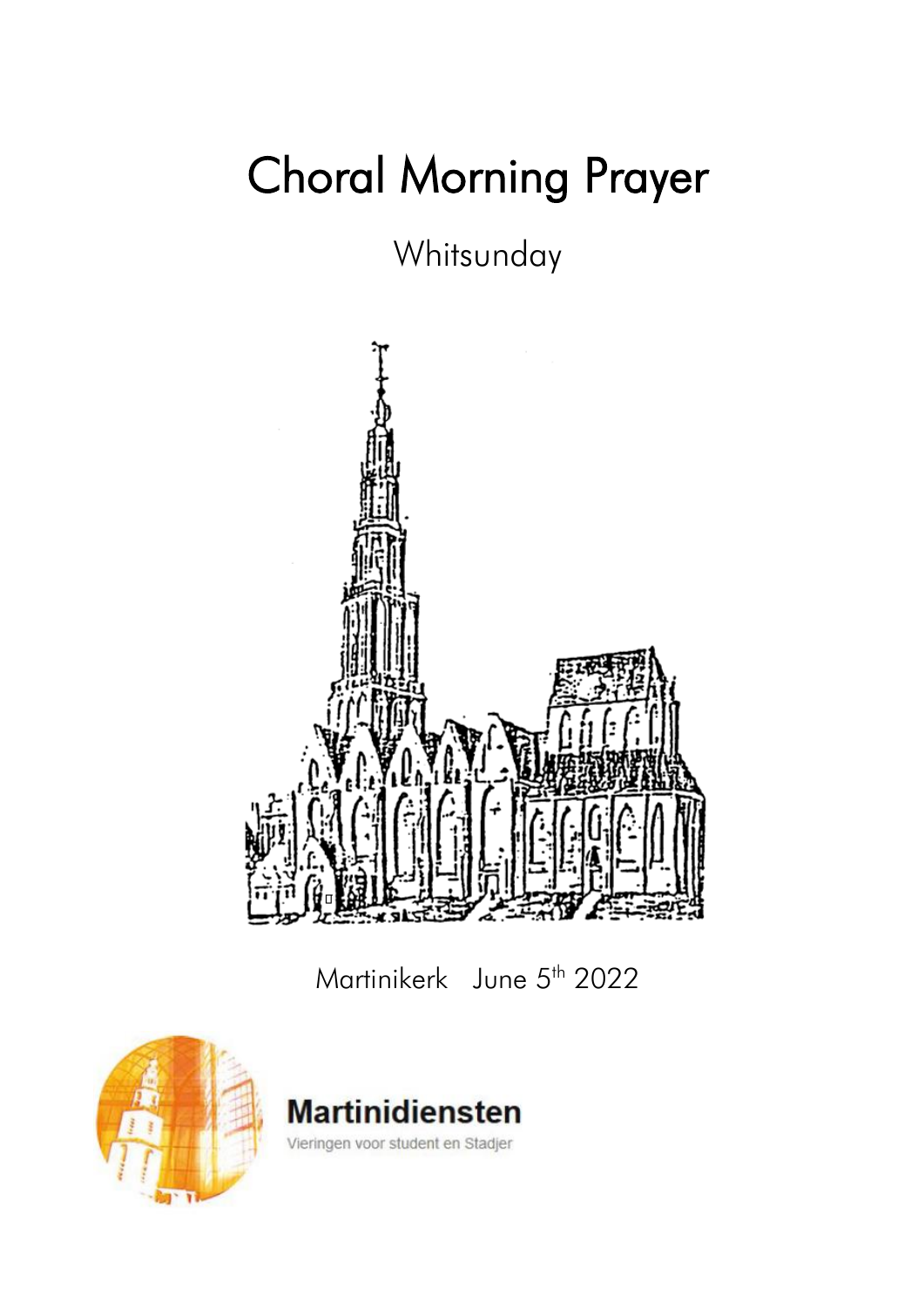We welcome you to our ecumenical service 'for students and townsfolk'! A special welcome is extended to those who are here for the first time. We hope that you will feel at home with us and with this service.

The set-up of our services reflects our aim to appeal to people in all their diversity: both 'regulars' and occasional visitors, as people who are looking for inspiration and the continuing relevance of an old Story. We are people – modern, open-minded and from all age groups – who together form this living community. We seek to interconnect faith, contemporary culture and social responsibility. For us, faith is a call to action and we strive for growth in our personal and religious life.

| Choir:             | The Dutch Choral Singers                    |
|--------------------|---------------------------------------------|
| Director of Music: | Henk de Vries                               |
| Organist:          | Mannes Hofsink                              |
| Officiant:         | Jasja Nottelman, assisted by Rinka de Jager |

#### ORDER OF SERVICE

#### ORGAN MUSIC

The Choir SINGS "Come, Holy Ghost, our souls inspire" (words Latin, par. J. Cosin; melody Veni Creator Spiritus) from the New English Hymnal, 138.

> 1 Come, Holy Ghost, our souls inspire, And lighten with celestial fire; Thou the anointing Spirit art, Who dost thy sevenfold gifts impart:

> > 2 Thy blessèd unction from above Is comfort, life, and fire of love; Enable with perpetual light The dullness of our blinded sight:

> > > 3 Anoint and cheer our soilèd face With the abundance of thy grace: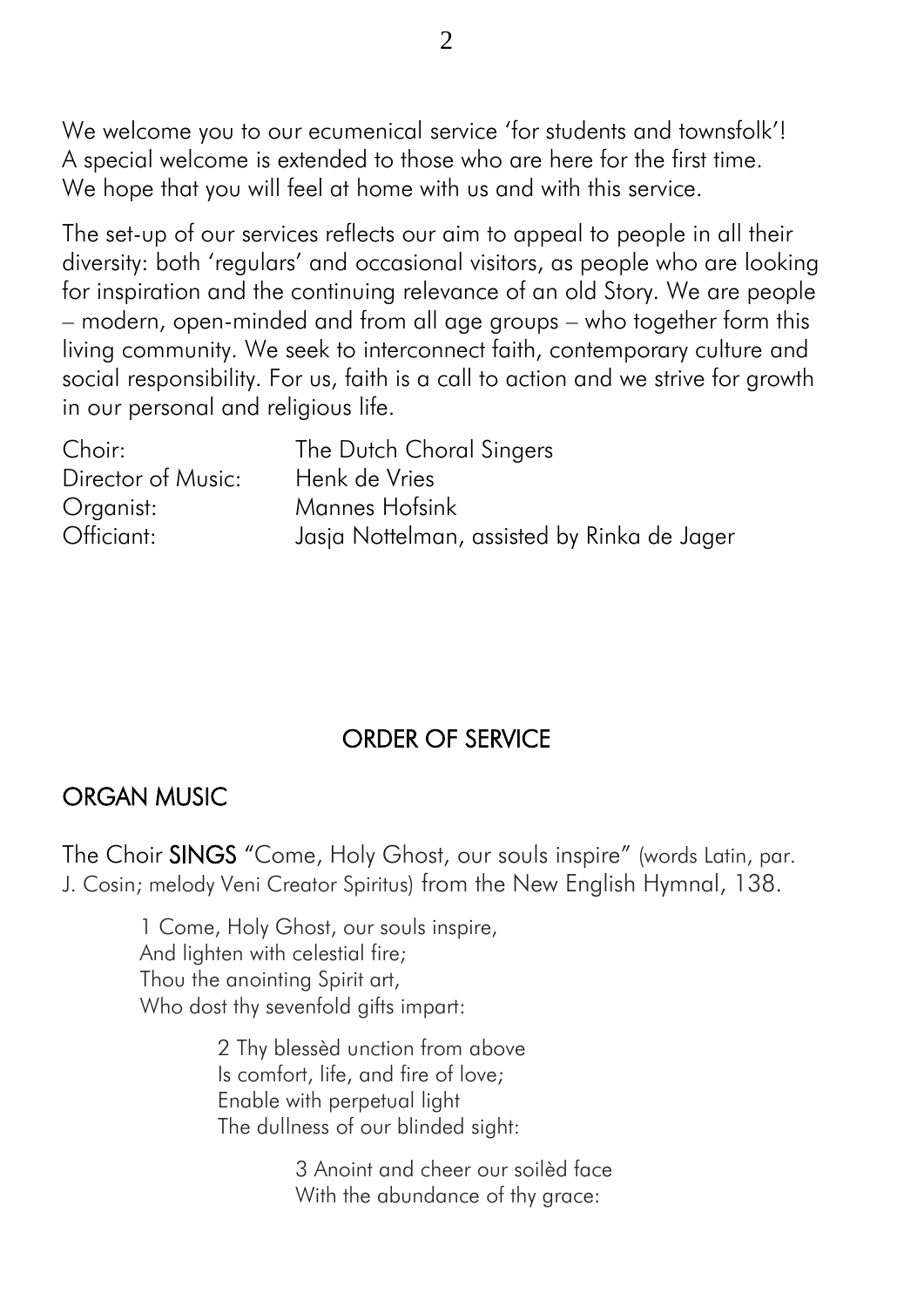Keep far our foes, give peace at home; Where thou art quide no ill can come.

> 4 Teach us to know the Father, Son, And thee, of Both, to be but One; That through the ages all along This may be our endless song,

> > Praise to thy eternal merit, Father, Son, and Holy Spirit. Amen.

- Please stand when the Choir and Minister enter the Church. -

## **PREPARATION**

| Officiant:<br>All: | Grace, mercy and peace from God our Father<br>and the Lord Jesus Christ be with you.<br>AND ALSO WITH YOU. |
|--------------------|------------------------------------------------------------------------------------------------------------|
| Officiant:         | This is the day that the Lord has made.                                                                    |
| All:               | LET US REJOICE AND BE GLAD IN IT.                                                                          |

- The congregation may be seated. –

## WORDS OF WELCOME

| Officiant: | We have come together in the name of Christ to offer<br>our praise and thanksgiving, to hear and receive God's<br>holy word, to pray for the needs of the world, and to seek<br>the forgiveness of our sins, that by the power of the Holy<br>Spirit we may give ourselves to the service of God.<br>Christ calls us to share the heavenly banquet of his love<br>with all the saints in earth and heaven. Knowing our<br>unworthiness and sin, let us ask from him both mercy |
|------------|--------------------------------------------------------------------------------------------------------------------------------------------------------------------------------------------------------------------------------------------------------------------------------------------------------------------------------------------------------------------------------------------------------------------------------------------------------------------------------|
|            | and forgiveness.                                                                                                                                                                                                                                                                                                                                                                                                                                                               |
| All:       | Most merciful God, Father of our Lord Jesus Christ,<br>we confess that we have sinned in thought, word and deed.<br>We have not loved you with our whole heart.<br>We have not loved our neighbours as ourselves.<br>In your mercy forgive what we have been, help us to amend<br>what we are, and direct what we shall be;<br>that we may do justly, love mercy, and walk humbly<br>with you, our God. Amen.                                                                  |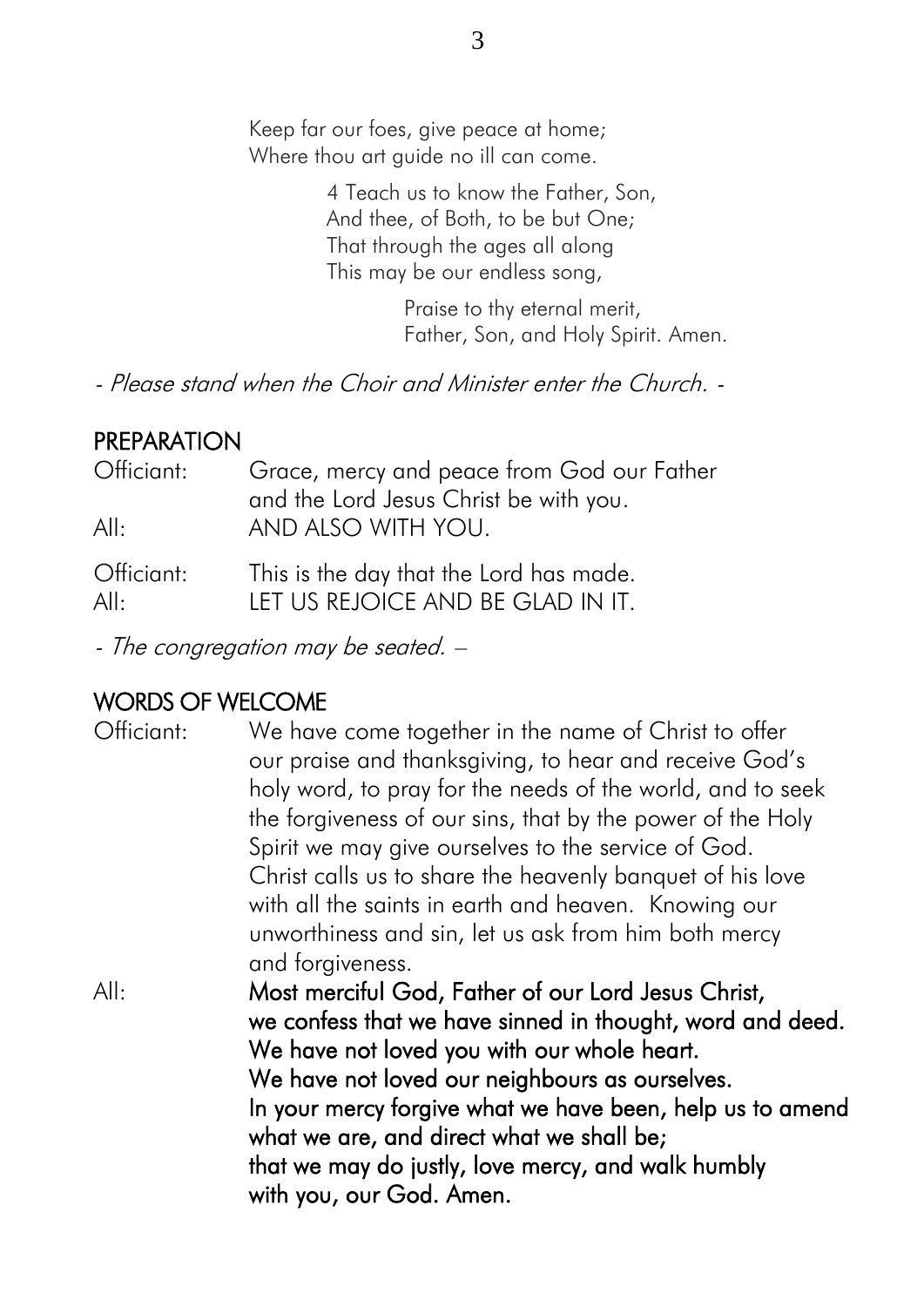Officiant: May the God of love and power forgive you and free you from your sins, heal and strengthen you by his Spirit, and raise you to new life in Christ our Lord. Amen.

#### PRAYER OF THANKSGIVING

Officiant: Blessed are you, Sovereign God, ruler and judge of all, to you be praise and glory forever. In the darkness of this age that is passing away may the light of your presence which the saints enjoy surround our steps as we journey on. May we reflect your glory this day and so be made ready to see your face in the heavenly city where night shall be no more. Blessed be God, Father, Son and Holy Spirit. All: BLESSED BE GOD FOR EVER.

Please stand for the OPENING HYMN, "Come, Thou Holy Spirit come" (words S. Langton, tr. E. Caswal; melody S. Webbe the elder) from the New English Hymnal, 139. The choir sings verses 1 and 3, the congregation verses 2, 4 and 5.

> 1 Come, thou Holy Spirit, come, and from thy celestial home shed a ray of light divine; come, thou Father of the poor, come, thou source of all our store, come, within our hearts to shine.

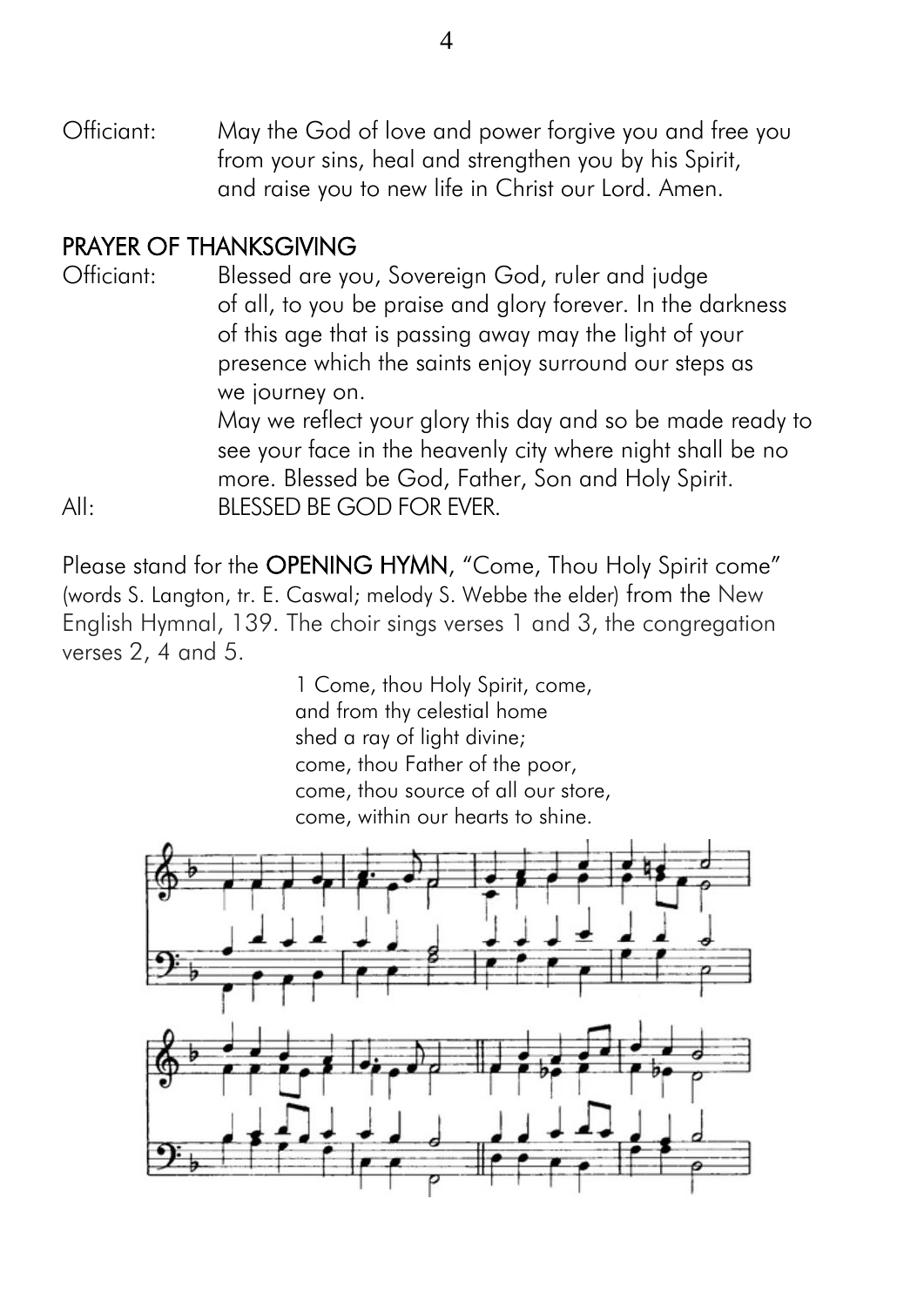

2 Thou of comforters the best, thou the soul's most welcome guest, sweet refreshment here below; in our labour rest most sweet, grateful coolness in the heat, solace in the midst of woe.

> 3 O most blessèd Light divine, shine within these hearts of thine, and our inmost being fill; where thou art not, man hath naught, nothing good in deed or thought, nothing free from taint of ill.

> > 4 Heal our wounds; our strength renew; on our dryness pour thy dew; wash the stains of guilt away; bend the stubborn heart and will; melt the frozen, warm the chill; guide the steps that go astray.

> > > 5 On the faithful, who adore and confess thee, evermore in thy sevenfold gifts descend: Give them virtue's sure reward, give them thy salvation, Lord, give them joys that never end.

- The congregation may be seated. –

PRECES (music M. Neary)

| O Lord, open thou our lips                 |
|--------------------------------------------|
| And our mouth shall shew forth thy praise. |
| O God, make speed to save us.              |
| O Lord, make haste to help us.             |
|                                            |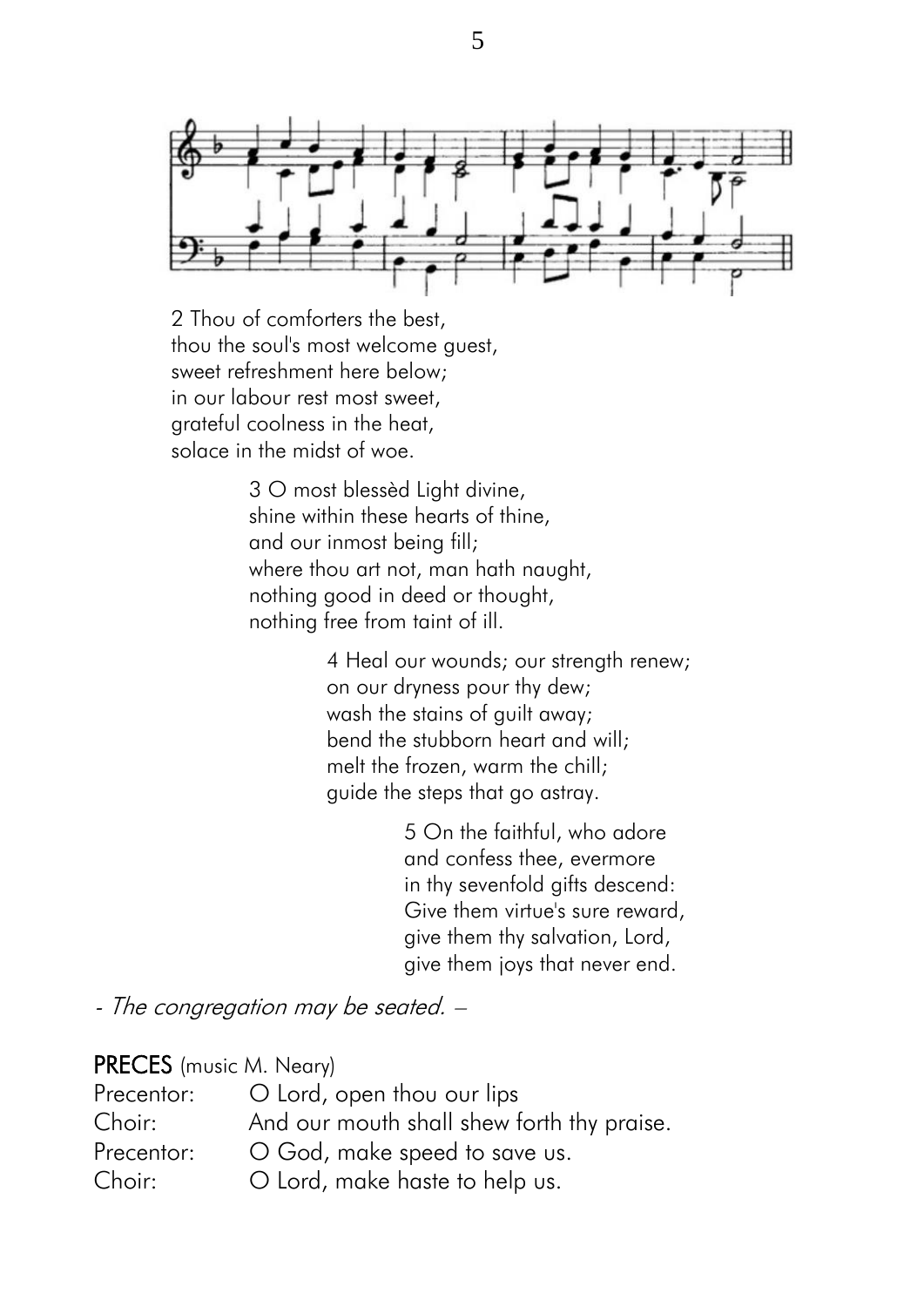- Please stand. –

| Precentor: | Glory be to the Father, and to the Son                |
|------------|-------------------------------------------------------|
|            | And to the Holy Ghost;                                |
|            | As it was in the beginning, is now and ever shall be, |
|            | World without end. Amen.                              |
| Choir:     | Praise ye the Lord.                                   |
| Precentor: | The Lord's name be praised.                           |

#### PSALM OF THE DAY Psalm 118 (chant J. Camidge)

(sung by the choir, the congregation may be seated)

O give thanks unto the Lord, for he is gracious : because his mercy endureth for ever. Let Israel now confess that he is aracious : and that his mercy endureth for ever. Let the house of Aaron now confess : that his mercy endureth for ever. Yea, let them now that fear the Lord confess : that his mercy endureth for ever. I called upon the Lord in trouble : and the Lord heard me at large. The Lord is on my side : I will not fear what man doeth unto me. The Lord taketh my part with them that help me : therefore shall I see my desire upon mine enemies. It is better to trust in the Lord : than to put any confidence in man. It is better to trust in the Lord : than to put any confidence in princes. All nations compassed me round about : but in the Name of the Lord will I destroy them. They kept me in on every side, they kept me in, I say, on every side : but in the Name of the Lord will I destroy them. They came about me like bees, and are extinct even as the fire among the thorns : for in the Name of the Lord I will destroy them. Thou hast thrust sore at me, that I might fall : but the Lord was my help. The Lord is my strength, and my song : and is become my salvation.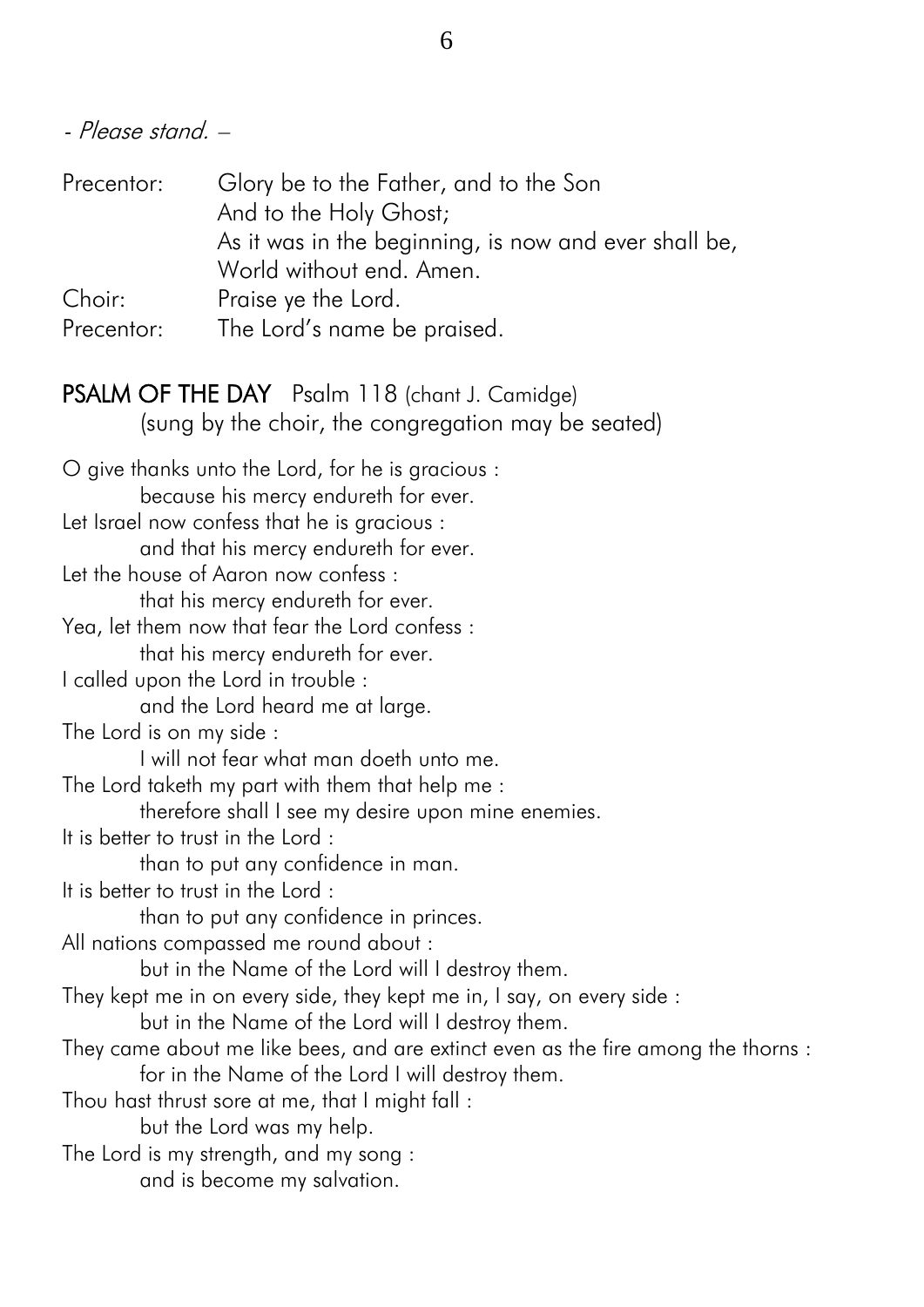The voice of joy and health is in the dwellings of the righteous : the right hand of the Lord bringeth mighty things to pass. The right hand of the Lord hath the pre-eminence : the right hand of the Lord bringeth mighty things to pass. I shall not die, but live : and declare the works of the Lord. The Lord hath chastened and corrected me : but he hath not given me over unto death. Open me the gates of righteousness : that I may go into them, and give thanks unto the Lord. This is the gate of the Lord : the righteous shall enter into it. I will thank thee, for thou hast heard me : and art become my salvation. The same stone which the builders refused : is become the head-stone in the corner. This is the Lord's doing : and it is marvellous in our eyes. This is the day which the Lord hath made : we will rejoice and be glad in it. Help me now, O Lord : O Lord, send us now prosperity. Blessed be he that cometh in the Name of the Lord : we have wished you good luck , ye that are of the house of the Lord. God is the Lord who hath shewed us light : bind the sacrifice with cords, yea, even unto the horns of the altar. Thou art my God, and I will thank thee : thou art my God, and I will praise thee. O give thanks unto the Lord, for he is gracious : and his mercy endureth for ever. - Please stand for the Gloria. -

Glory be to the Father, and to the Son, and to the holy Ghost; as it was in the beginning, is now, and ever shall be, world without end. Amen.

- The congregation may be seated. -

#### FIRST READING Joel 3:1-5 (RSV)

"For behold, in those days and at that time, when I restore the fortunes of Judah and Jerusalem, I will gather all the nations and bring them down to the valley of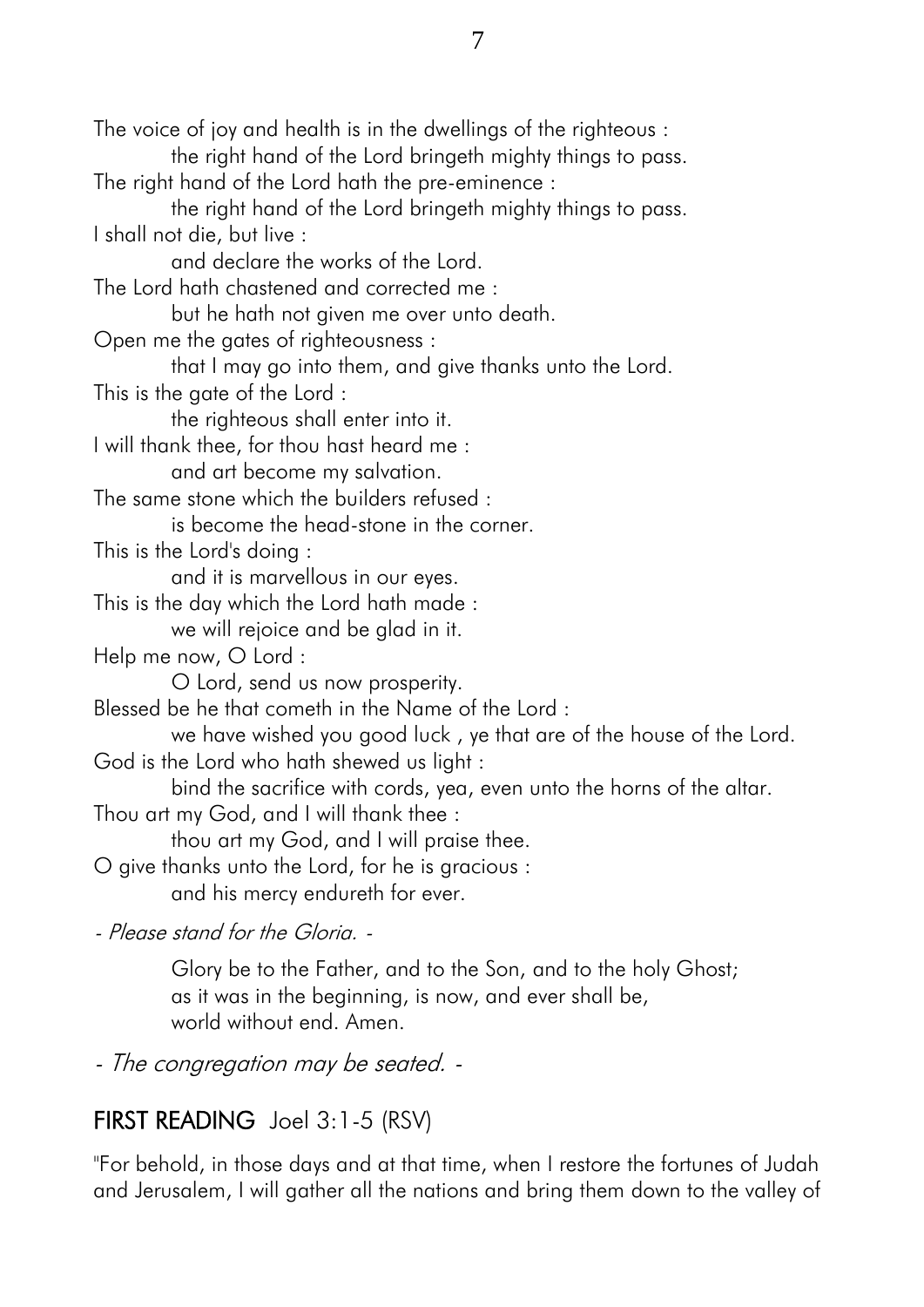Jehosh'aphat, and I will enter into judgment with them there, on account of my people and my heritage Israel, because they have scattered them among the nations, and have divided up my land, and have cast lots for my people, and have given a boy for a harlot, and have sold a girl for wine, and have drunk it. "What are you to me, O Tyre and Sidon, and all the regions of Philistia? Are you paying me back for something? If you are paying me back, I will requite your deed upon your own head swiftly and speedily. For you have taken my silver and my gold, and have carried my rich treasures into your temples.

This the Word of the Lord: Thanks be to God.

#### TE DEUM LAUDAMUS in F (music J. Ireland), sung by the Choir

We praise thee, O God; we acknowledge thee to be the Lord. All the earth doth worship thee, the Father everlasting. To thee all angels cry aloud, the heavens and all the powers therein. To thee cherubin and seraphin continually do cry, Holy, Holy, Holy, Lord God of Sabaoth; Heaven and earth are full of the majesty of thy glory. The glorious company of the apostles praise thee. The goodly fellowship of the prophets praise thee. The noble army of martyrs praise thee. The holy Church throughout all the world doth acknowledge thee: the Father of an infinite majesty; thine honourable, true and only Son; also the Holy Ghost the Comforter. Thou art the King of glory, O Christ. Thou art the everlasting Son of the Father. When thou tookest upon thee to deliver man, thou didst not abhor the Virgin's womb. When thou hadst overcome the sharpness of death, thou didst open the kingdom of heaven to all believers. Thou sittest at the right hand of God, in the glory of the Father. We believe that thou shalt come to be our judge. We therefore pray thee, help thy servants, whom thou hast redeemed with thy precious blood. Make them to be numbered with thy saints in glory everlasting. O Lord, save thy people and bless thine heritage. Govern them and lift them up for ever. Day by day we magnify thee; and we worship thy name, ever world without end. Vouchsafe, O Lord, to keep us this day without sin. O Lord, have mercy upon us, have mercy upon us.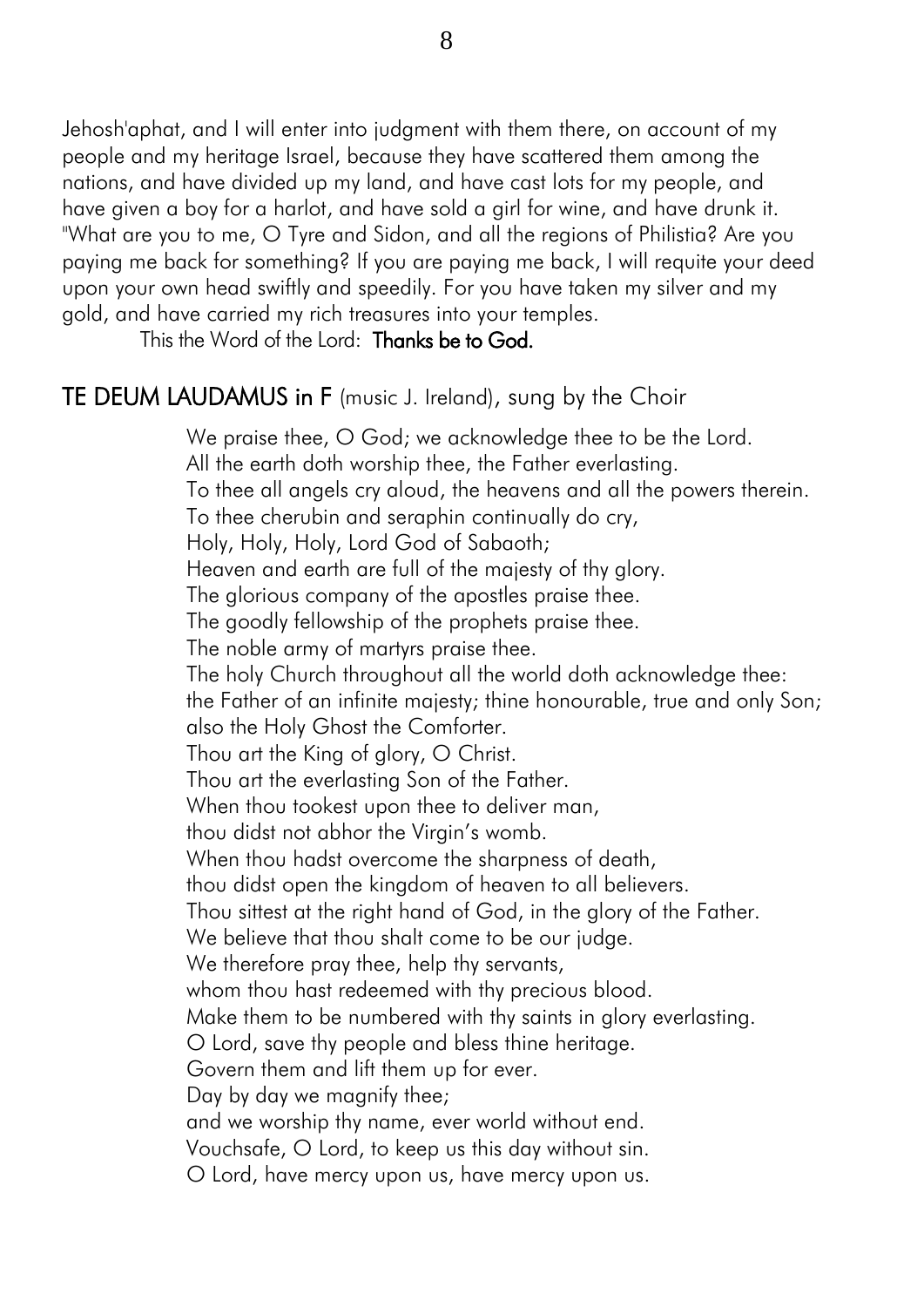O Lord, let thy mercy lighten upon us, as our trust is in thee. O Lord, in thee have I trusted; let me never be confounded.

- Please stand for the Gloria. -

Glory be to the Father, and to the Son, and to the holy Ghost; as it was in the beginning, is now, and ever shall be, world without end. Amen.

- The congregation may be seated. –

### SECOND READING John 20:19-23 and Acts of the Apostles 2:1-11 (RSV)

On the evening of that day, the first day of the week, the doors being shut where the disciples were, for fear of the Jews, Jesus came and stood among them and said to them, "Peace be with you." When he had said this, he showed them his hands and his side. Then the disciples were glad when they saw the Lord. Jesus said to them again, "Peace be with you. As the Father has sent me, even so I send you." And when he had said this, he breathed on them, and said to them, "Receive the Holy Spirit. If you forgive the sins of any, they are forgiven; if you retain the sins of any, they are retained."

When the day of Pentecost had come, they were all together in one place. And suddenly a sound came from heaven like the rush of a mighty wind, and it filled all the house where they were sitting. And there appeared to them tongues as of fire, distributed and resting on each one of them. And they were all filled with the Holy Spirit and began to speak in other tongues, as the Spirit gave them utterance. Now there were dwelling in Jerusalem Jews, devout men from every nation under heaven. And at this sound the multitude came together, and they were bewildered, because each one heard them speaking in his own language. And they were amazed and wondered, saying, "Are not all these who are speaking Galileans? And how is it that we hear, each of us in his own native language? Par'thians and Medes and E'lamites and residents of Mesopota'mia, Judea and Cappado'cia, Pontus and Asia, Phryg'ia and Pamphyl'ia, Egypt and the parts of Libya belonging to Cyre'ne, and visitors from Rome, both Jews and proselytes, Cretans and Arabians, we hear them telling in our own tongues the mighty works of God."

This the Word of the Lord: Thanks be to God.

JUBILATE DEO "All people that on earth do dwell" (words W. Kethe, melody Genevan Psalter 1551, arr. R. Vaughan Williams). The choir sings verses 3 and 4, all sing verses 1, 2 and 5.  $>>>$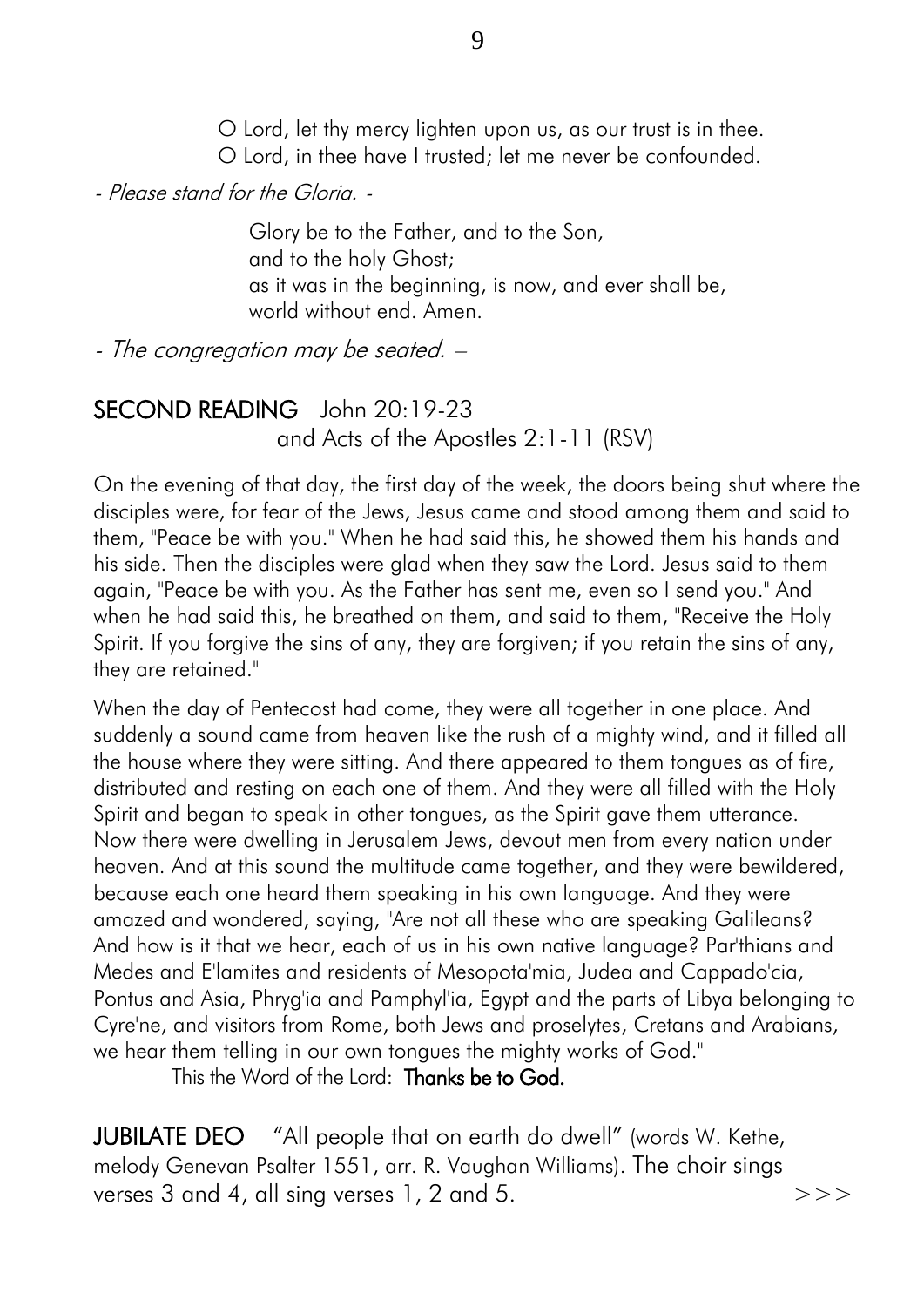

1 All people that on earth do dwell, Sing to the Lord with cheerful voice; Him serve with fear, his praise forth tell, Come ye before him, and rejoice.

2 The Lord, ye know, is God indeed; 3 O enter then his gates with praise, Without our aid he did us make; Approach with joy his courts unto; We are his folk, he doth us feed, Praise, laud and bless his name always, And for his sheep he doth us take. For it is seemly so to do.

> 4 For why? The Lord our God is good; His mercy is for ever sure; His truth at all times firmly stood, And shall from age to age endure.

5 To Father, Son and Holy Ghost, The God whom heaven and earth adore, From men and from the angel-host Be praise and glory evermore.

- The congregation may be seated. –

## **SERMON**

Please stand for the HYMN, "Come down, O love divine" (words after Bianco da Siena, d. 1434; translated by Richard Frederick Littledale, 1833-1890; music Ralph Vaughan Williams, 1872-1958; tune DOWN AMPNEY), from Hymns for Today's Church, 231. The choir sings verses 1 and 3; all verses 2 and 4.

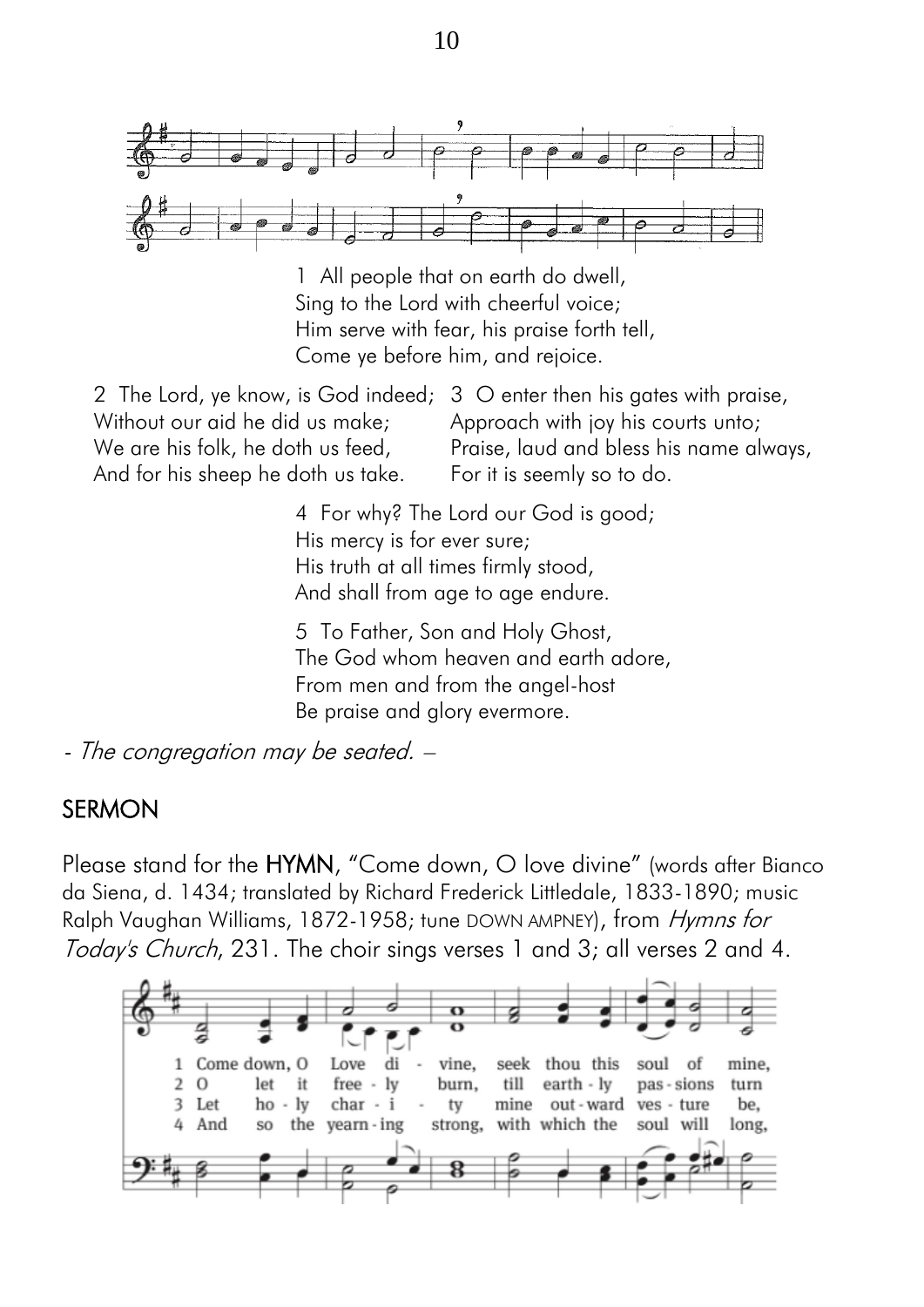

- Please stand for -

#### THE APOSTLES' CREED

All: I believe in God, the Father almighty, creator of heaven and earth.

> I believe in Jesus Christ, his only Son, our Lord, who was conceived by the Holy Spirit, born of the Virgin Mary, suffered under Pontius Pilate, was crucified, died, and was buried;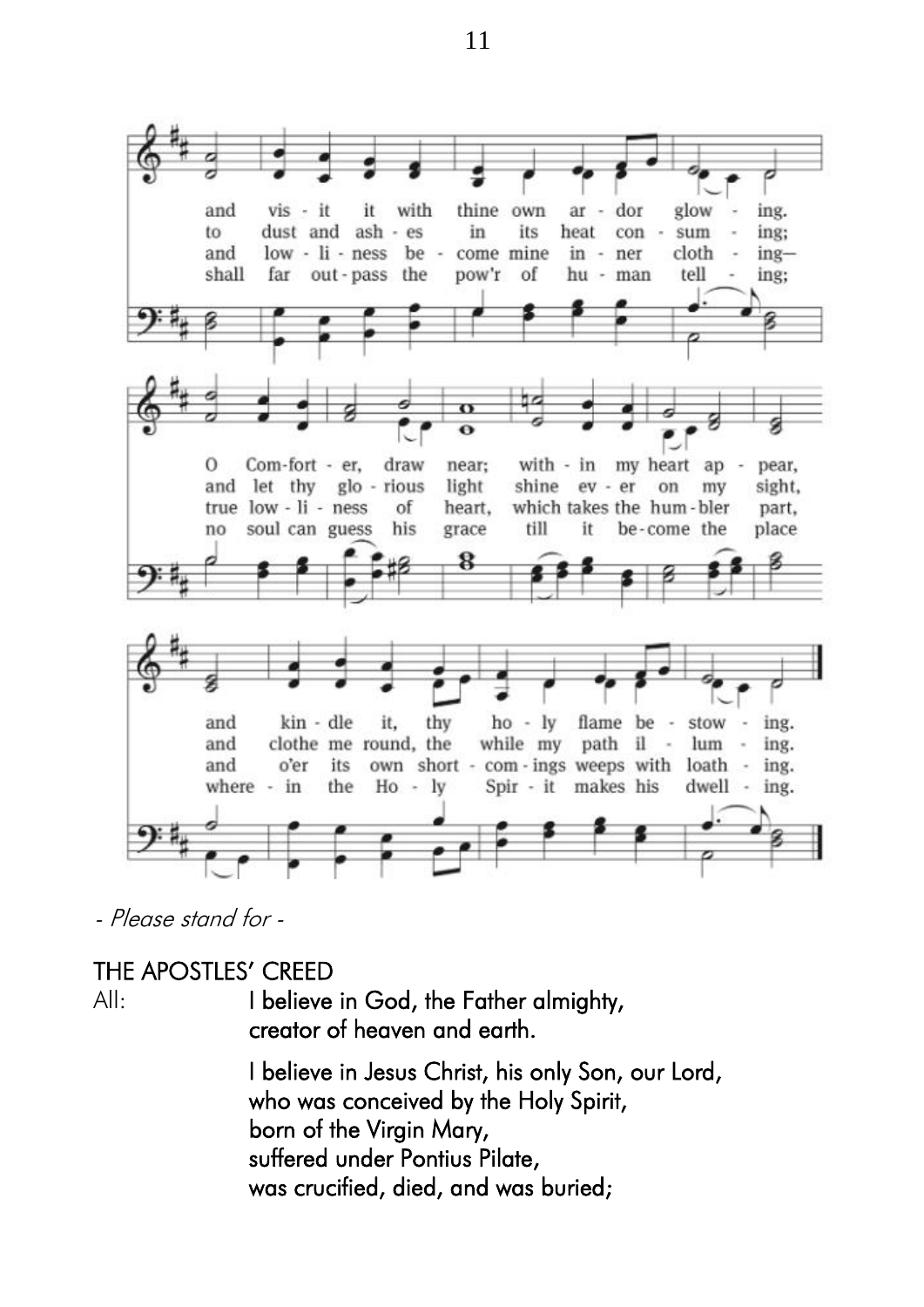he descended to the dead. On the third day he rose again; he ascended into heaven, he is seated at the right hand of the Father, and he will come to judge the living and the dead.

 I believe in the Holy Spirit, the holy catholic Church, the communion of saints, the forgiveness of sins, the resurrection of the body, and the life everlasting. Amen.

RESPONSES (music M. Neary) (sung by the choir, the congregation may be seated)

| Precentor: | The Lord be with you.                                                                                                                                                                                                                                                                                                     |
|------------|---------------------------------------------------------------------------------------------------------------------------------------------------------------------------------------------------------------------------------------------------------------------------------------------------------------------------|
| Choir:     | And with thy spirit.                                                                                                                                                                                                                                                                                                      |
| Precentor: | Let us pray                                                                                                                                                                                                                                                                                                               |
|            | Lord, have mercy upon us,<br>Christ, have mercy, upon us,<br>Lord, have mercy upon us!                                                                                                                                                                                                                                    |
|            | Our Father, which art in heaven<br>Hallowed be thy name.<br>Thy kingdom come, thy will be done<br>In earth as it is in heaven.<br>Give us this day our daily bread<br>And forgive us our trespasses<br>As we forgive them that trespass against us.<br>And lead us not into temptation<br>But deliver us from evil. Amen. |
| Precentor: | O Lord, shew thy mercy upon us                                                                                                                                                                                                                                                                                            |
| Choir:     | and grant us thy salvation.                                                                                                                                                                                                                                                                                               |
| Precentor: | O Lord, save the king                                                                                                                                                                                                                                                                                                     |
| Choir:     | and mercifully hear us when we call upon thee.                                                                                                                                                                                                                                                                            |
| Precentor: | Endue thy Ministers with righteousness                                                                                                                                                                                                                                                                                    |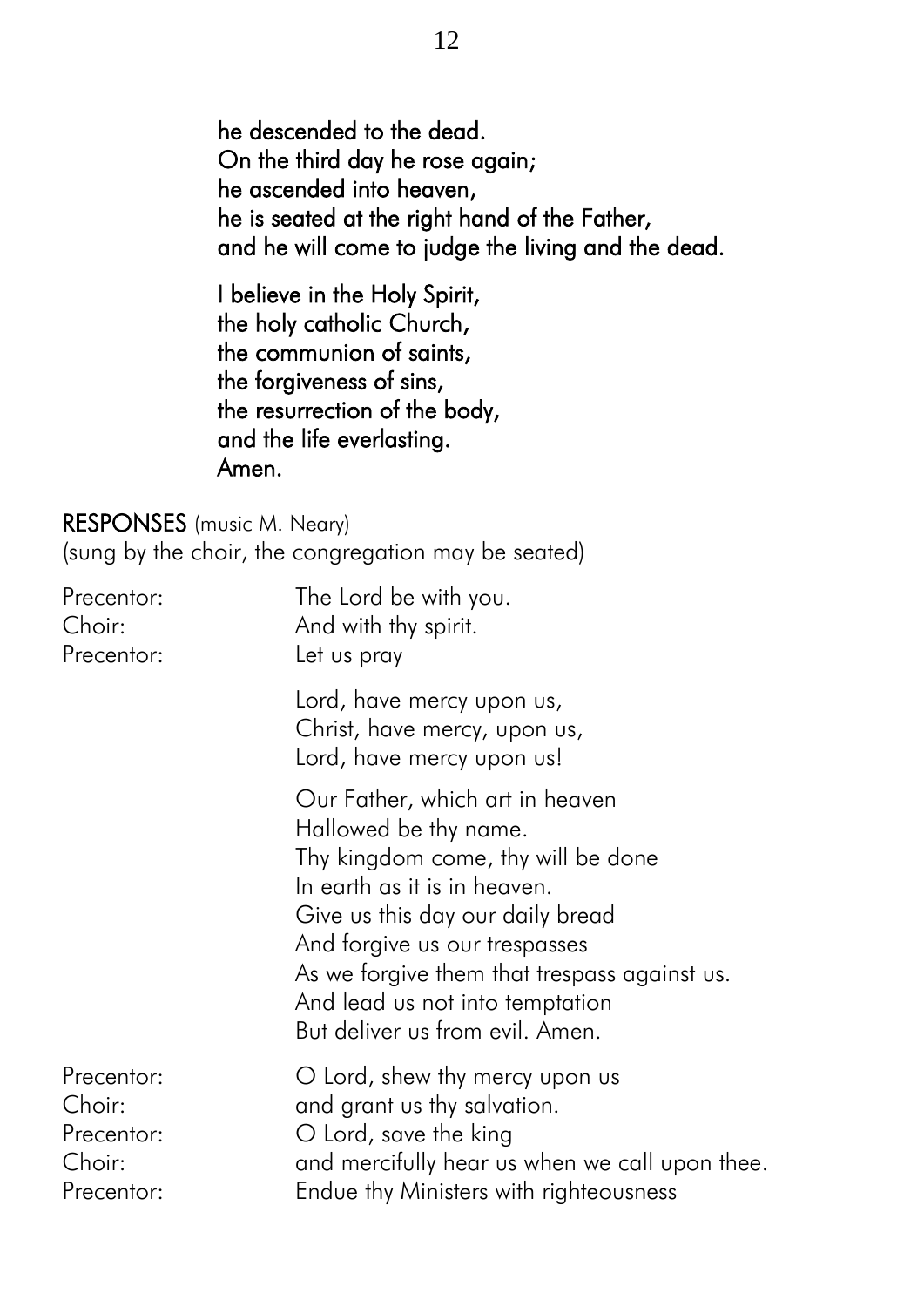| Choir:     | and make thy chosen people joyful.                |
|------------|---------------------------------------------------|
| Precentor: | O Lord, save thy people                           |
| Choir:     | and bless thine inheritance.                      |
| Precentor: | Give peace in our time, o Lord,                   |
| Choir:     | because there is none other that fighteth for us, |
|            | but only thou, o God.                             |
| Precentor: | O God, make clean our hearts within us,           |
| Choir:     | and take not thy Holy Spirit from us.             |

#### The Collect of the Day

GOD, who as at this time didst teach the hearts of thy faithful people, by the sending to them the light of thy Holy Spirit; Grant us by the same Spirit to have a right judgement in all things, and evermore to rejoice in his holy comfort; through the merits of Christ Jesus our Saviour, who liveth and reigneth with thee, in the unity of the same Spirit, one God, world without end.

Choir: Amen.

### The Collect for Peace

God, who art the author of peace and lover of concord, in knowledge of whom standeth our eternal life, whose service is perfect freedom; defend us thy humble servants in all assaults of our enemies; that we, surely trusting in thy defence, may not fear the power of any adversaries; through the might of Jesus Christ our Lord.

Choir: Amen.

#### The Collect for Grace

O Lord, our heavenly Father, almighty and everlasting God, who hast safely brought us to the beginning of this day; defend us in the same with thy mighty power; and grant that this day we fall into no sin, neither run into any kind of danger, but that all our doings may be ordered by thy governance, to do always that is righteous in thy sight; through Jesus Christ our Lord. Choir: Amen.

ANTHEM "We wait for Thy loving kindness" - W. McKie

## INTERCESSIONS

This response may be used:

Officiant: Lord, in your mercy: All: Hear our prayer.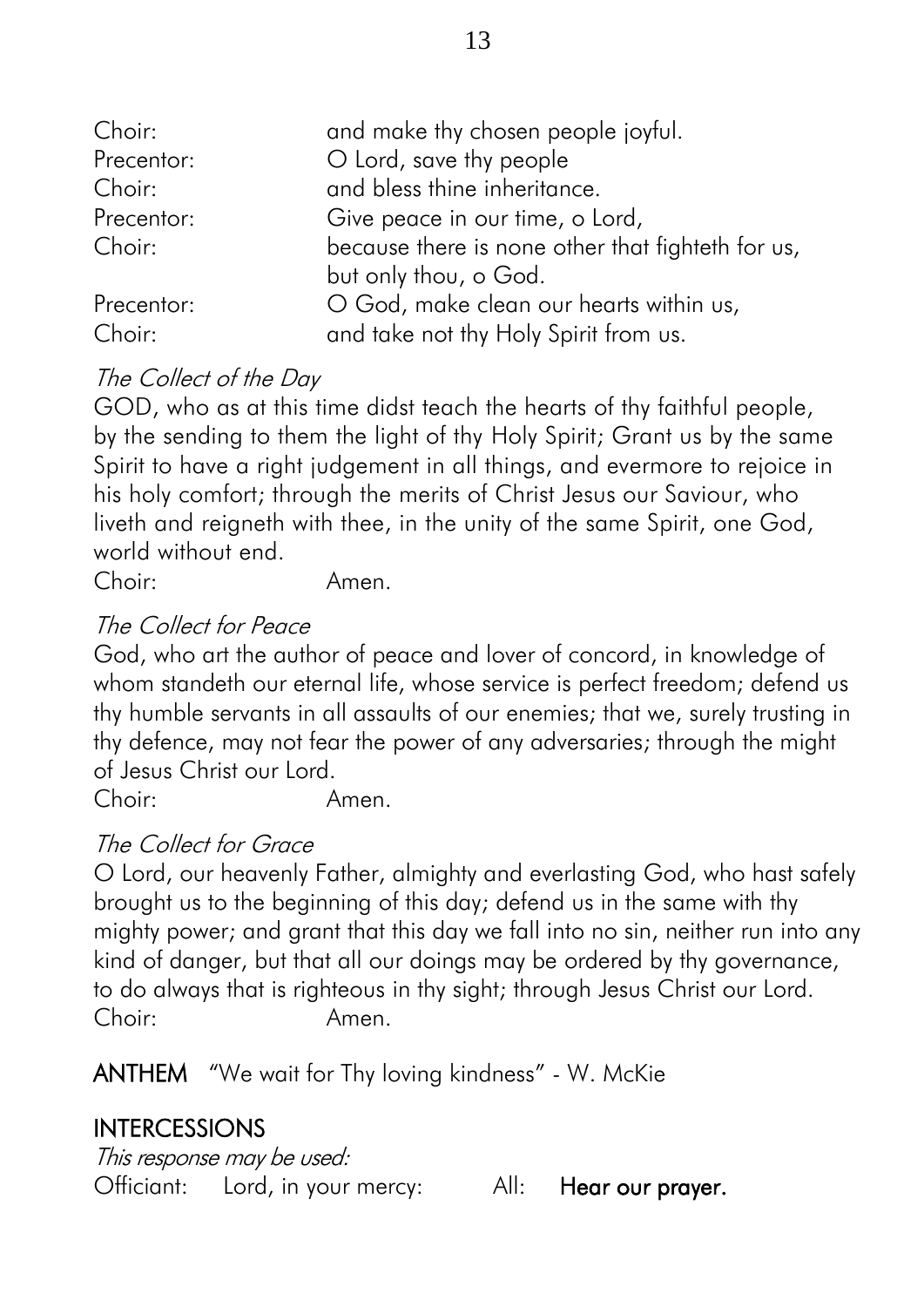| Officiant: | Gathering our prayers and praises into one,<br>let us pray with confidence as our Saviour has taught us:                                                                                                                                                                                                                                                                                                               |
|------------|------------------------------------------------------------------------------------------------------------------------------------------------------------------------------------------------------------------------------------------------------------------------------------------------------------------------------------------------------------------------------------------------------------------------|
| All:       | Onze Vader, die in de hemel zijt,<br>uw Naam worde geheiligd.<br>Uw Koninkrijk kome.<br>Uw wil geschiede op aarde zoals in de hemel.<br>Geef ons heden ons dagelijks brood.<br>En vergeef ons onze schulden<br>zoals ook wij onze schuldenaars vergeven.<br>En leid ons niet in verzoeking,<br>maar verlos ons van de boze.<br>Want van U is het koninkrijk<br>en de kracht en de heerlijkheid<br>in eeuwigheid. Amen. |

#### **COLLECTION**

Information about the collection for charitable work will be given by Door Boven of the Werkgroep Diaconaat.

Please stand for the CLOSING HYMN, "Holy Spirit" (words B. Foley, music J. Stainer) from the New English Hymnal, 140. Choir verse 1, congregation verses 2, 3 and 4.



1 Holy Spirit, come, confirm us We have faith and understanding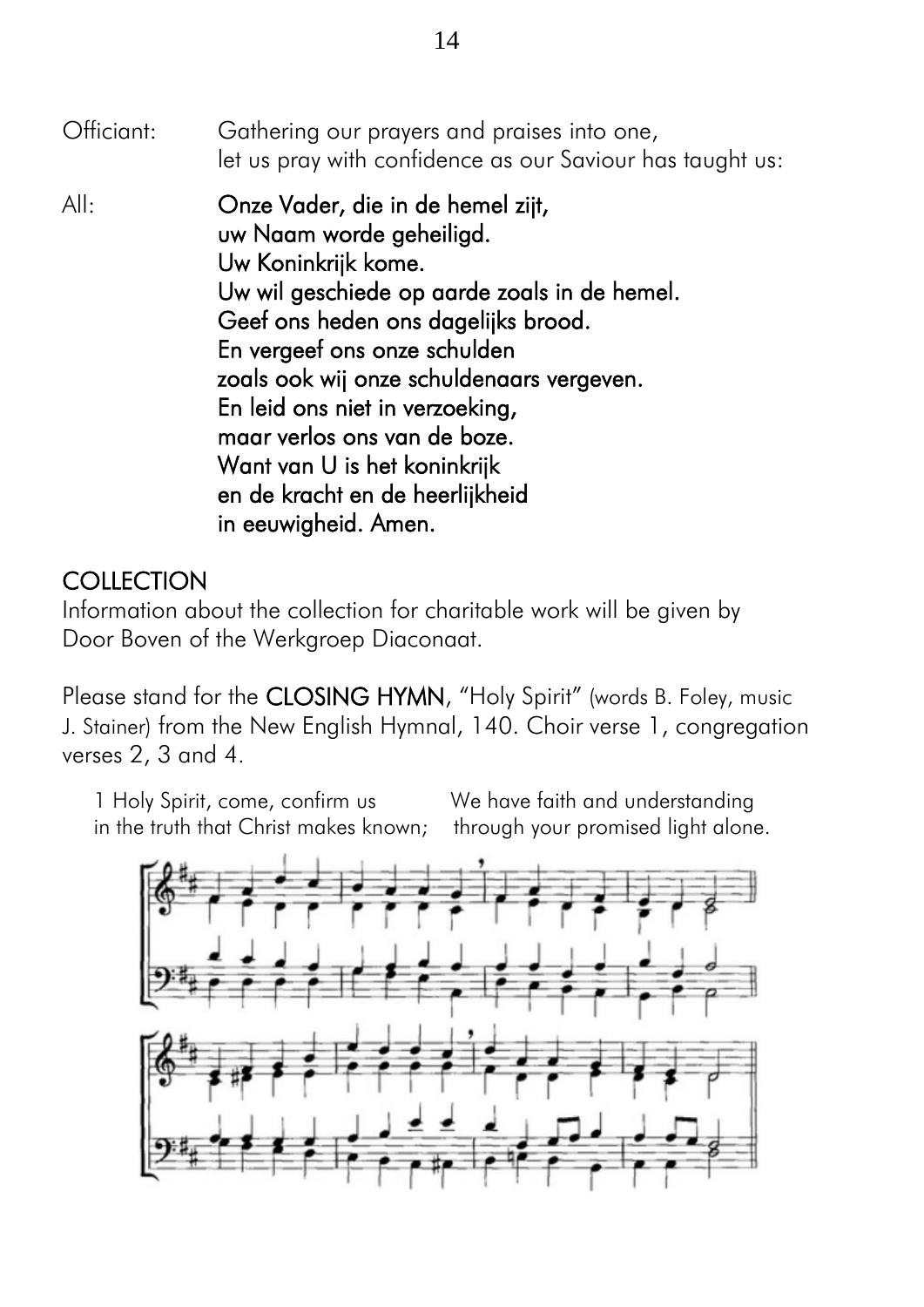2 Holy Spirit, come, console us, come as Advocate to plead; Loving Spirit from the Father, grant in Christ the help we need.

3 Holy Spirit, come, renew us, 4 Holy Spirit, come, possess us, come yourself to make us live; you the love of Three in One; holy through your loving presence, Holy Spirit of the Father, holy through the gifts you give. Holy Spirit of the Son.

### THE CONCLUSION

## THE GRACE

All: The grace of our Lord Jesus Christ, and the love of God, And the fellowship of the Holy Ghost, be with us all evermore. Amen.

FERIAL DISMISSAL (music E.W. Naylor), sung by the Choir

The Lord be with you: And with Thy Spirit. The Lord give us His peace And life eternal. Amen.

## ORGAN POSTLUDE

The proceeds of the retiring collection will help towards the upkeep of our services in this church.

## *Volgende vieringen*

Martinidiensten zondag 12 juni, 11.30 uur de ochtenddienst: Evert Jan Veldman

#### Schoonheid met een ziel

zondag 5 juni, 17.00 uur, Nieuwe Kerk: cantatedienst zondag 12 juni, 17.00 uur, Martinikerk: psalmenvesper